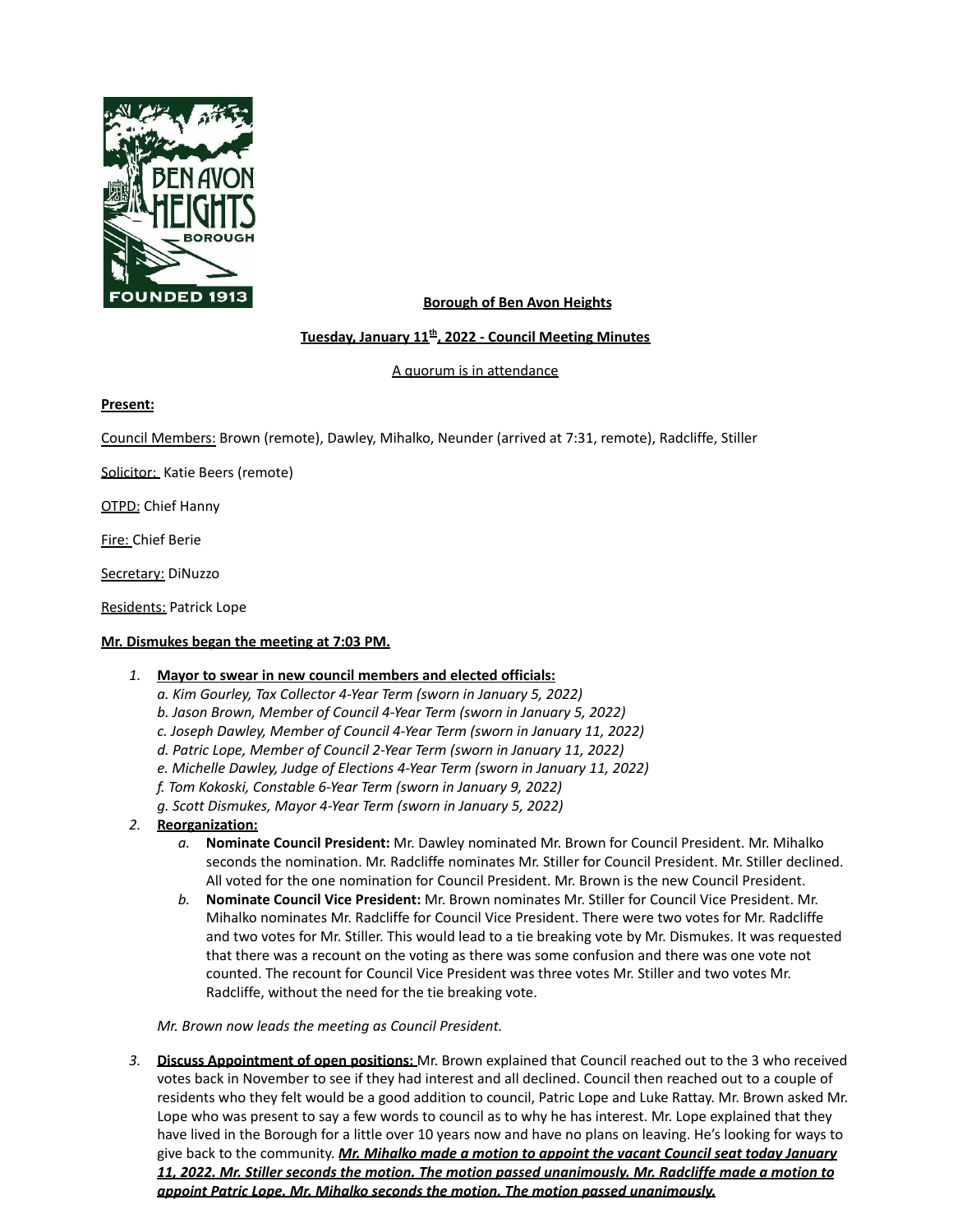| 4. | <b>Determine Council Committee Member Assignments:</b> |                                                                       |
|----|--------------------------------------------------------|-----------------------------------------------------------------------|
|    | a. Finance / Administration                            | Mayor Dismukes, Jason Brown                                           |
|    | b. Fire/Police/Emergency Management                    | <b>Mayor Dismukes</b>                                                 |
|    | c. Streets / Lights / Water                            | Joseph Dawley, Greg Mihalko                                           |
|    | d. Sewers / Consent Decree                             | Steven Stiller, Mayor Dismukes                                        |
|    | e. Green Spaces                                        | John Radcliffe, Jacqulyn Neunder                                      |
|    | <b>Digital Communications</b>                          | Jason Brown, Steven Stiller                                           |
|    | Insurance<br>a.                                        | Jacqulyn Neunder, Patrick Lope                                        |
|    | h. Planning                                            | Jason Brown, Steve Stiller, John Radcliffe                            |
| 5. | <b>Discuss Appointed Positions for the Borough:</b>    |                                                                       |
|    | a. Borough Secretary                                   | Jessica DiNuzzo                                                       |
|    | b. Solicitor                                           | John T. Vogel, Esquire                                                |
|    | c. Borough Engineers                                   | <b>Lennon Smith Souleret</b>                                          |
|    | d. ACORD Executive Committee Chair                     | Damian Liska                                                          |
|    | e. ACORD Board                                         | Terrie Brightmen & MaryBeth Bolam                                     |
|    | Auditors<br>f.                                         | Hosack, Specht, Metzel and Wood                                       |
|    | <b>Emergency Management Coordinator</b><br>q.          | Sgt. Adam Beck, OTPD                                                  |
|    | h. Zoning Officer                                      | <b>Thomas Price</b>                                                   |
|    | <b>Zoning Hearing Board</b>                            | David Raves (chair), Michael Rovitto, Clayton Morris                  |
|    | <b>Deputized Real Estate</b>                           | Jordan Tax Services                                                   |
|    | Sewage fee collection<br>k.                            | Jordan Tax Service                                                    |
|    | I. Planning Commission Members                         | Al Cuteri, Justin Griffith, Michael Weir, Jason Brown, Steve Stiller, |
|    | John Radcliffe                                         |                                                                       |
|    | m. Building Inspectors                                 | Building Inspection Underwriters, Inc.                                |
|    | n. Fire Chief                                          | Charles Berie, Avalon                                                 |
|    | o. Police Chief                                        | Joe Hanny, Ohio Township                                              |
|    | p. Emergency EMS Service                               | <b>Northwest Emergency Medical Services</b>                           |
|    | q. Wage Tax Collection                                 | <b>Keystone Collections Group</b>                                     |
|    | r. Water Service                                       | West View Water Authority                                             |

- *6.* **Approval of December meeting minutes:** *A motion was made by Mr. Stiller. Mr. Mihalko seconds the motion. Motion passed unanimously.*
- *7.* **Approval of November financials:** *A motion was made by Mr. Radcliffe. Mr. Mihalko seconds the motion.* Mr. Stiller would like to review the transaction details of line 420.40. Mr. Brown also discussed his concerns with current cash flows and would like to transfer some funds into our General Fund account from the Reserve account to cover January loan payments and the last payment of the Road Project.
- **8. Police Report:** Please see attached report. Chief Hanny shared the data with Council members, Council will review the summary and discuss this at the February meeting.
- **9. Fire Report:** Fire reported that Santa's detail went well. Council agreed. Chief asked if we may bring Santa back to the park in the future. Council hopes so.
- 10. **Engineers Report:** Please see attached memo provided by LSSE. Mr. Dawley informed Mr. Heyl that Columbia Gas did a cut on Canterbury Road and they didn't seal it. Mr. Heyl will reach out to Columbia Gas to make sure they will seal it when the weather is warm enough. *A motion was made by Mrs. Neunder for a partial payment to Liberoni. Mr. Mihalko seconds the motion. The motion passed unanimously.* Council will table the SSORP until February, they would like to see the changes that have been made to the document before voting on this. Mr. Heyl will provide this document to the Council.
- 11. **Public Comment**: There was no public present to discuss any matters.
- 12. **Green Space:** Mr. Radcliffe updated Council that Walt's contract is up at the end of April 2022. He currently has a draft for both the park and leaf services. There was an invoice they received that was about a 25% increase from what was stated in the contract, council reviewed and discussed. Council would like to honor the contract rate and take up rate increases as part of the upcoming contract.
- 13. **Insurance update:** Mrs. Neunder informed council that she had a conversation with our insurance representative recently on the Boroughs cyber coverage and guidelines that will be required by the carrier to continue coverage on cyber. Mrs. Neunder noted that after reviewing this information, Ms. DiNuzzo and anyone else who is privy to confidential information will need to attend a cyber training. Mr. Brown would like the Borough to implement an IT Policy for the Borough.
- **14. ALCOSAN 2022 increase:** Mr. Stiller informed Council that ALCOSAN increased their rate for 2022. It will be an additional 7% every year. In 2021 the rate was \$9.10 per thousand gallons, now it's \$9.73 per thousand gallons. *A motion was made to approve Resolution 2022-01 by Mr. Stiller. Mr. Mihalko seconds the motion. The motion passed.* Mr. Brown would like to send a notice out to the residents informing them of the